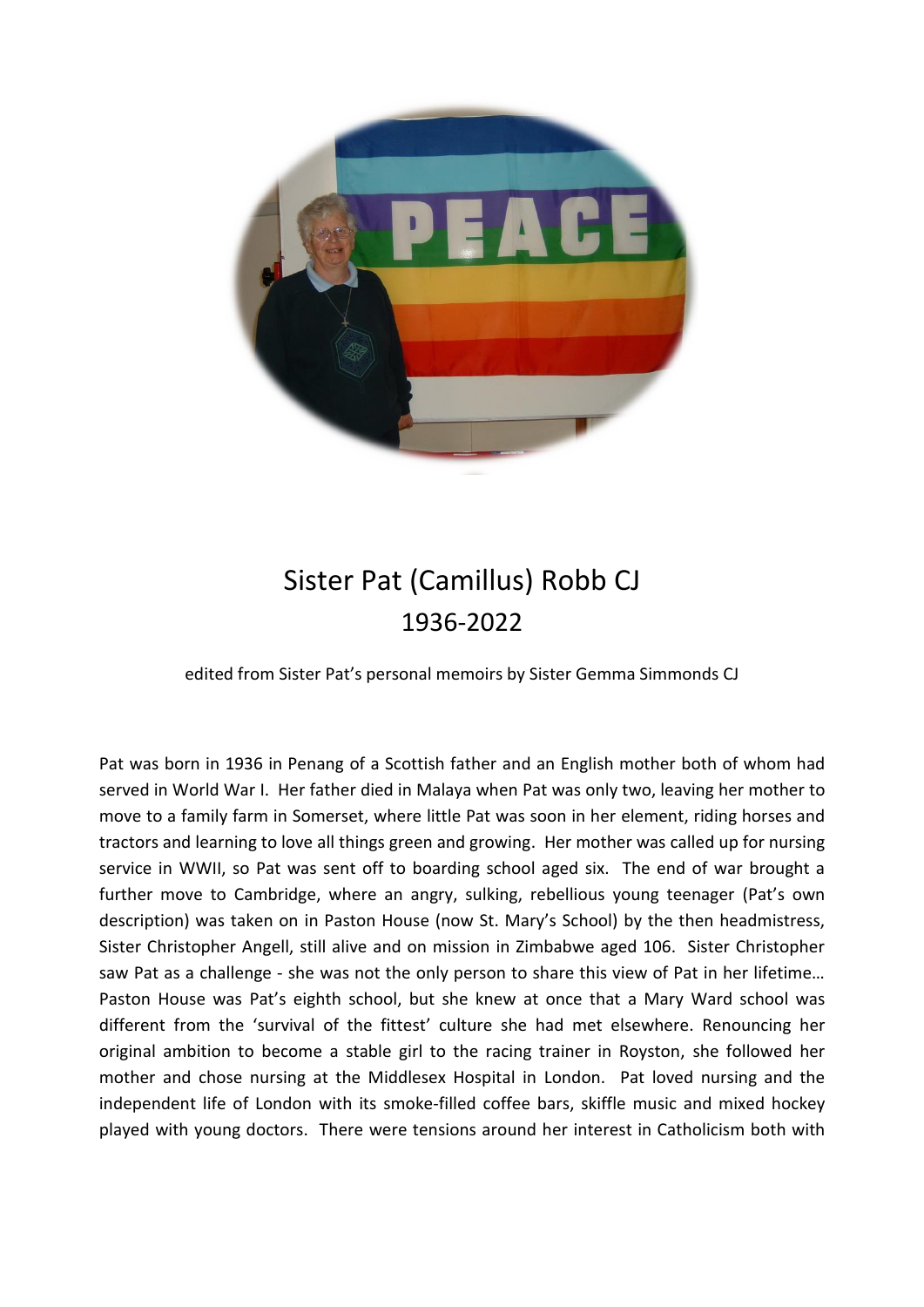her staunch Anglican mother and with a young farmer boyfriend who asked her to choose between him or becoming a Catholic. But neither mother nor boyfriend persuaded her, and Pat was received into the Catholic Church, making her First Holy Communion in the Cambridge Convent Chapel with Mrs Hawke, mother of Sr. Anna & Nonie Hawke, who taught Maths at St. Mary's, as her godmother.

Pat became a staff nurse, but further adventures called, and she sold her Lambretta scooter and boarded a ship bound for Australia, where she found a job in the mountains of New South Wales, covering everything from children's ward, A & E, maternity and the operating theatre, treating horrific accidents among men digging roads and dams out of the side of the mountains. She went on to South Africa in 1960, at a time of appalling violence and racial segregation, often finding herself sitting with the black Africans in church being glared at by white people. Deciding to do a midwifery training in order to work in a bush mission hospital, she boarded a ship home, where she was pestered by two Irish nuns to visit their convent to see 'what it's like to be a nun'. Pat shuddered at the thought and avoided them for the rest of the journey, but to get them off her back, and thinking that a teaching order was a greater sacrifice, she said she was entering the sisters from her old school. True to her upbringing, she then felt she had to keep her word. Mrs Robb was distraught when she broke the news, but the Cambridge community were so good to her that in later years she was to say that she hadn't lost a daughter but had gained several. As anyone who knew her would understand, Pat found novitiate life very constricting, so she was delighted when she was sent to St. Mary's School in Shaftesbury after her vows, heading for the open country and the wildlife with alacrity. As Sister Camillus she spent eighteen years there as school nurse, starting the Duke of Edinburgh's Award Scheme, running the Scottish reels club with the help of its star dancer, now the abbess of a Benedictine monastery, and being chiefly remembered by the alumnae who have paid tribute to her on Facebook for riding their horses round the hockey pitch, roaring round in a tractor and teaching them to play rugger touch, despite the disapproval of many parents. But her missionary vocation never left her, and she returned to midwifery in London, finally landing in Zimbabwe, in a hospital with over two hundred beds, serving an enormous outlying rural area.

Reverting to her baptismal name, Pat moved on to the municipal clinic in the desperate poverty of Amaveni township where her interests in justice and peace were roused by the torture and bullying she witnessed under Robert Mugabe's supporters. A call came from Mozambique, to Chimoio, on the border with Zimbabwe. Built for 25,000 people, Chimoio now held 250,000, mostly refugees from the civil war, squatting on the edge of the town without sewerage or shelter. She concentrated on Mother/Child health but was also dealing with high numbers of mutilated victims of violence and people dying of HIV/AIDS. In one of many stand-offs with authority in her life, she was deported from Mozambique after denouncing corruption within the local charity and government sectors but was asked to go to Angola with the charity CONCERN. She flew there to find that the CONCERN office had been bombed during the night